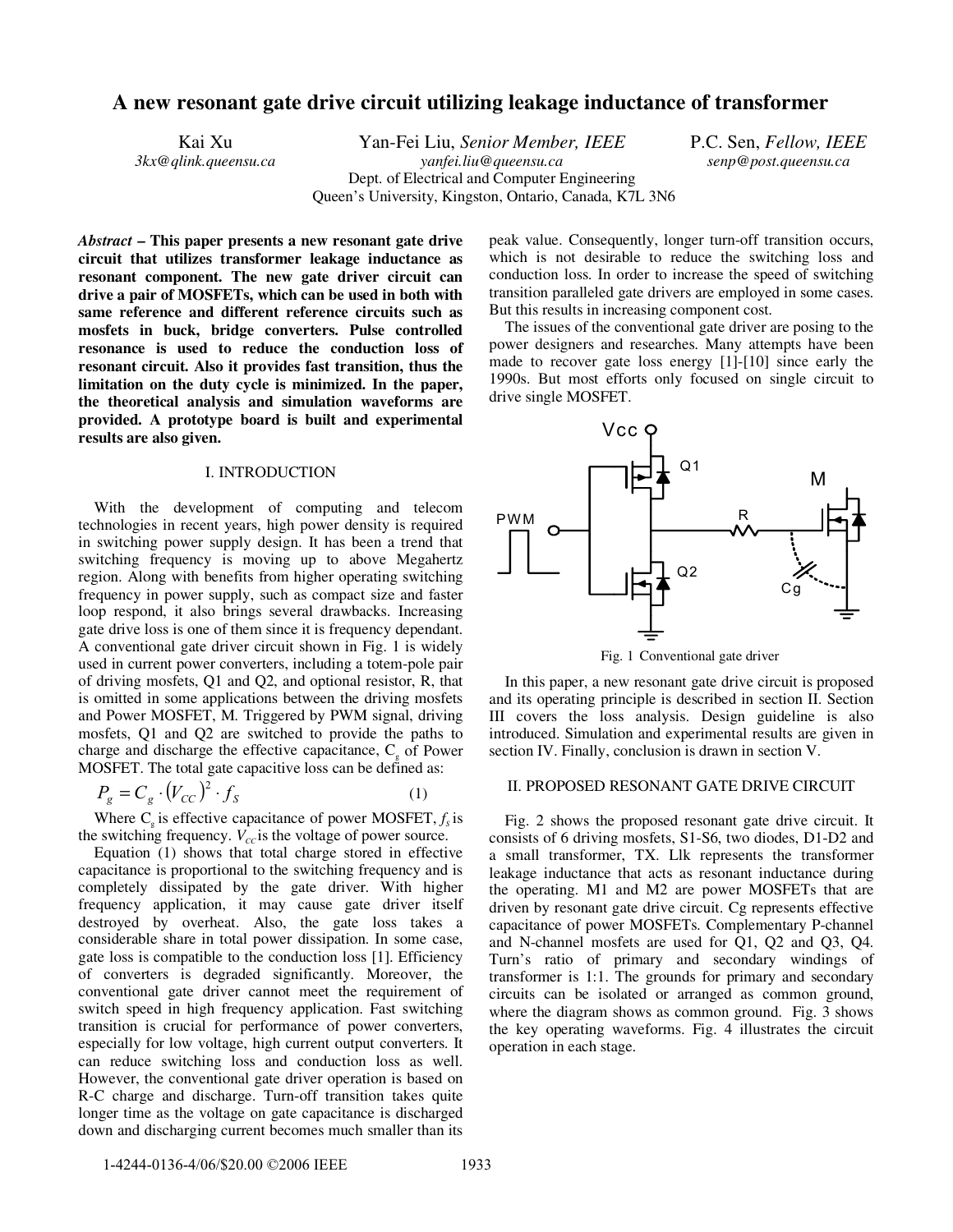

Fig. 2 Proposed resonant gate drive circuit



Assume initially, before t1, Q1 and Q4 stay on. Power MOSFET M1 is on, whereas M2 is off. Q2, Q3, Q5 and Q6 are off.

At t1, the signal of turning off M1 and turning M2 arrives. Q1 is turned off. Simultaneously, Q5 and Q6 are on. Thus the secondary winding of transformer is short-circuited, the secondary leakage inductance is connected with primary leakage inductance in series, combining total inductance that resonates and discharges effective gate capacitance, Cg of M1. As long as the voltage on Cg is discharged below threshold, M1 is turned off and M2 can be started to turn on. Voltage on Cg of M1 continues to be discharged to zero, body diode of Q2 then conducts the current and Q2 can be turned on at ZVS. During this transition, the energy stored in gate capacitance is transferred to leakage inductance of transformer.

At t2, Q2 is turned on at ZVS and Q4 is turned off. The transformer is now short-circuited in primary winding. Combining total inductance of primary and secondary leakage inductance then resonates with effective gate capacitance, Cg of M2. The energy stored in leakage inductance in last period delivers to Cg of M2 and voltage on Cg of M2 is charged up. At the moment that resonant current reaches zero, voltage on Cg of M2 is charged to a certain value that is less than Vcc because of conduction loss of resonant gate drive circuit. Mosfets Q5 and Q6 are now required to turn off otherwise the resonance continues and Cg of M2 is discharged. Also Q3 should be turned on at the moment to charge the deficit voltage of Cg from Vcc voltage.

At t3, resonant current reaches zero, mosfets Q5 and Q6 can be turned off at ZCS. Q3 is turned on. Gate voltage of M2 is charged to Vcc voltage. D2 starts to conduct the resonant current as Q5 and Q6 are turned off. The rest of energy goes through D2 and sends back to power source.



Fig. 4 Operation stages: (a) M1 turning off  $(t1-t2)$ , (b) M2 turning on  $(t2~t3)$ , (c) M1 turned off and M2 turned on (after t3).

Operating principle in the other half switching period (from t4 to t6) works the same as from t1 to t3 except that the direction is reversed.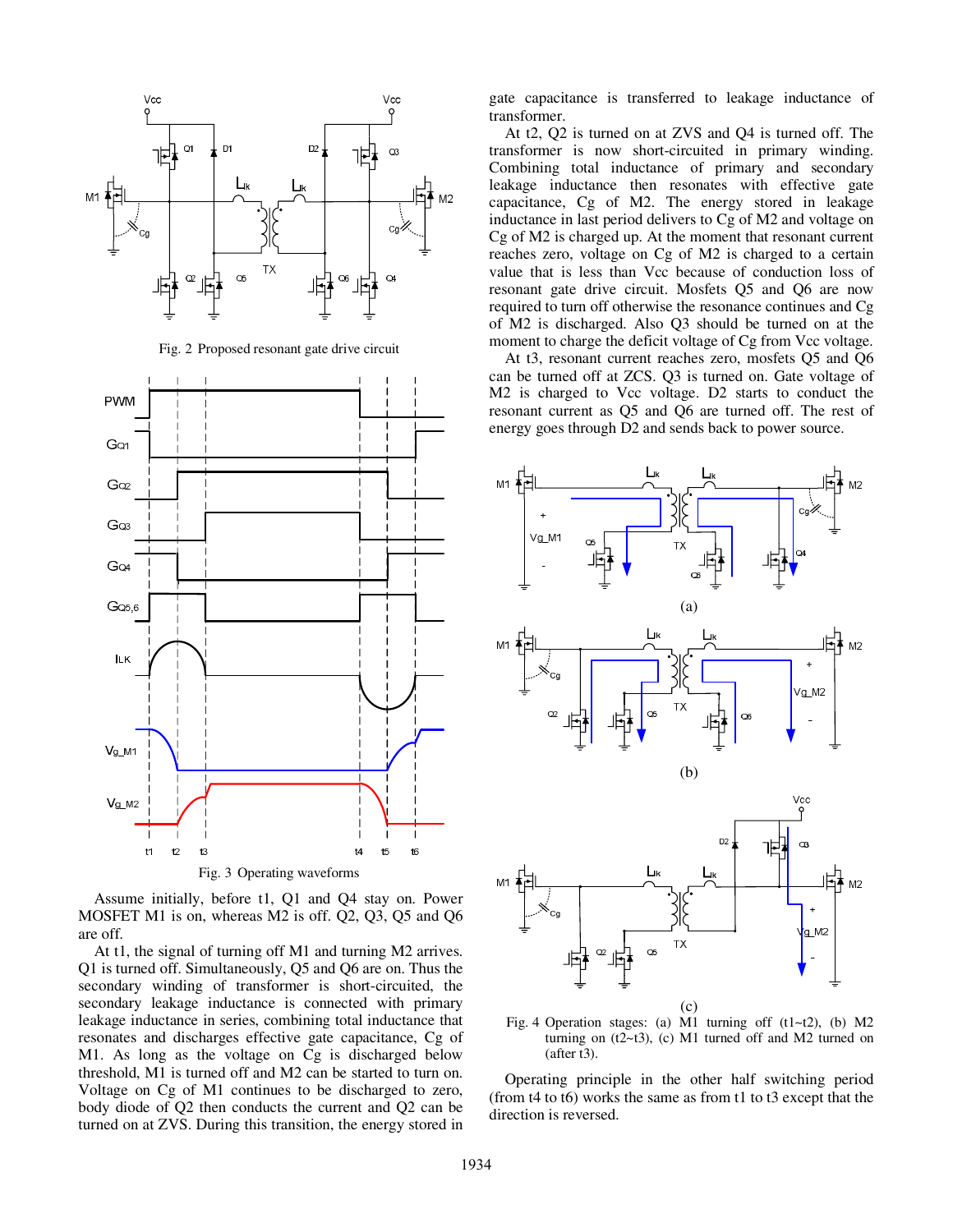From analysis above, it can be observed that the effective capacitances of power MOSFETs are charged and discharged through combined leakage inductance of transformer to recover gate charge energy. Pulse controlled resonance is utilized to minimize the conduction loss of driving circuit. Since resonance of leakage inductance and effective capacitance of MOSFET provides fast transition, it can speed up the switching transition and reduce switching loss. Also the limitation on duty cycle can be minimized. Furthermore, the fast transition time results in low voltage-second applied to transformer, therefore the transformer size can be designed very small. Because of implement with transformer, there is possibility to drive MOSFETs whose references are at different voltage potential, which is suitable to buck or bridge type converters.

### III. ANALYSIS AND DESIGN GUIDELINE

The total losses of proposed resonant gate drive circuit are distributed to conduction loss, driving loss of Q1-Q6 and transformer core loss. That is:

$$
Pgr = P_{rms} + P_{drive} + P_{core}
$$
 (2)

Among the total losses, conduction loss,  $P_{\text{rms}}$  is the major loss. As stated in section II, a sine shaped current flows through total resistance and equivalent gate capacitance is charged and discharged. The equivalent circuit can be shown in Fig. 5 as below.



Fig. 5 Resonance equivalent circuit

In the equivalent circuit, the  $R_{tot}$  is the total resistance through resonant path, which includes  $R_{ds}$  of driving mosfets, winding resistance of transformer and gate resistance of power MOSFET,  $R_e$ .  $L_{Lk}$  is total leakage inductance of transformer.

The resonant current and gate capacitance voltage can be derived as (3) and (4) respectively.

$$
I_L(t) = I_{PK} e^{-\alpha t} \sin(\omega_d t)
$$
 (3)

$$
Vc(t) = Vcc \cdot (1 - Ke^{-\alpha t} \cos(\omega_d t))
$$
 (4)

Where  $\alpha = \frac{R_{tot}}{2L}$ 

$$
\alpha = \frac{R_{tot}}{\sqrt{2L_{LK}}},
$$
  
\n
$$
\omega_d = \sqrt{{\omega_o}^2 - {\alpha}^2},
$$
 
$$
\omega_o = \frac{1}{\sqrt{L_{LK}C_g}},
$$

$$
K = \frac{1}{\sqrt{1 - \xi^2}}, \qquad \xi = \frac{R_{tot}}{2} \cdot \sqrt{\frac{C_g}{L_{LK}}},
$$

$$
I_{PK} = \frac{Vcc}{\sqrt{\frac{L_{LK}}{C_g} - \left(\frac{R_{tot}}{2}\right)^2}} \tag{5}
$$

The power dissipation on total resistances can be calculated in (6)

$$
P_{rms} = \int i_L(t)^2 \cdot R_{tot} \cdot dt \tag{6}
$$

In the total conduction losses, Rg loss is main contributor. At range of 0.5-2  $\Omega$  for standard gate resistance of power MOSFET, even the MOSFETs transition period is normally short, the loss on internal gate resistance of power MOSFETs still takes large share of conduction loss, which gives a significant impact on the efficiency of resonant gate driver. Fig. 6 shows the calculation of total resistance's impact on loss saving of resonant gate driver.

Since the total gate charge of driving switches is small, driving losses just occupy small part of total loss. Besides, the driving mosfets can achieve ZVS or ZCS, switching loss of those driving mosfets can be neglected. Since resonant transition takes very short time, the voltage-second on transformer is quite small. With optimal turns of transformer, the core loss of transformer can be minimized.



Fig. 6 Calculated total resistance impact on loss saving

Resonant gate driver is designed not only to recover much of gate energy to improve the driving efficiency, but also to realize the faster switching transition as well. Faster switching transition will reduce switching loss. In this proposed resonant gate drive circuit, the input capacitance of power MOSFETs, Cg is charged and discharged through the leakage inductance of transformer, shown in Fig. 3, from t1 to t3. MOSFETs switching transition takes place during L-C resonance. It can provide much faster driving speed comparing with conventional driver with appropriate circuit parameter. It can overcome the drawback of slow turn-off of conventional driver. However, faster driving speed requires higher driving current that may increase conduction loss dramatically because of power dissipation on the internal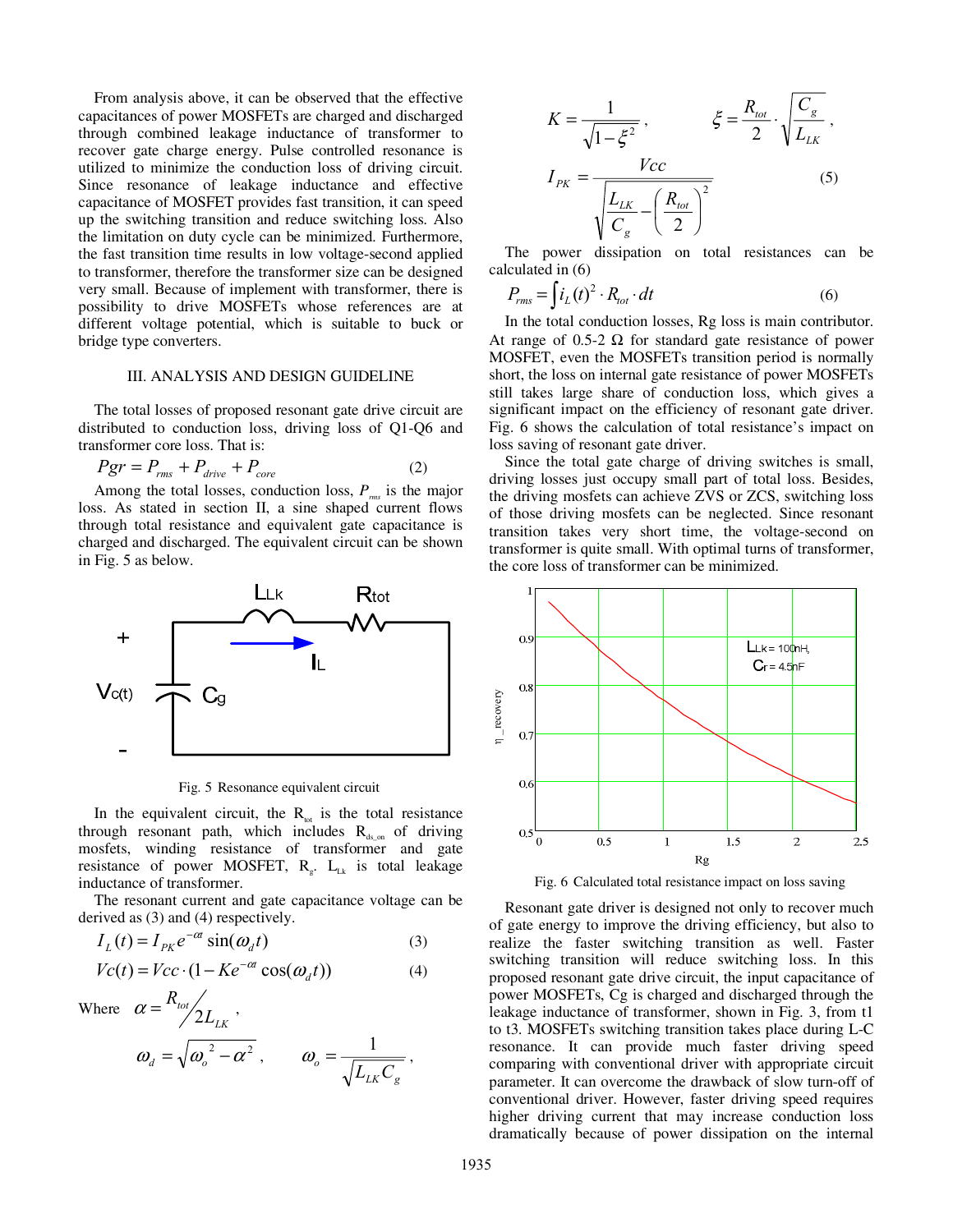resistance of power MOSFET, Rg. Therefore the inductance of resonant inductor is another main parameter to take account into. Fig. 7 shows calculated loss recovery curve with different total resonant inductance. To design this resonant gate driver, the driving speed and driving current are the main parameters to be determined. As discussion above, the trade-off between driving speed and driving peak current need to be considered. The peak driving current is already given in  $(5)$  and the transition time  $(11$  to  $t3)$  is simply to get from (7):



Fig. 7 Calculated loss saving with various resonant inductance

## IV. SIMULATION AND EXPERIMENTAL RESULTS

Computer simulation has been done to verify the proposed resonant gate driver circuit. Fig. 8 gives logic circuit block used in simulation and experiment. Fig. 9 and Fig. 10 show the simulation result at switching frequency of 500 KHz and 1MHz respectively. Simulation condition is listed as following:



Fig. 8 Logic control block for resonant gate driver

Source voltage is 5V. Switching frequencies are set at 500KHz and 1MHz and corresponding total leakage inductances of transformer are 200nH and 180nH respectively. 6.6nF capacitor is used to simulate equivalent gate capacitance of MOSFET. A  $0.5\Omega$  resistance is connected in series with gate capacitor to simulate the internal gate resistance of MOSFET.



Fig. 10 Simulation results ( $fs = 1MHz$ )

 A prototype was built. The voltage of power source is 5V and switching frequency is set at 500KHz. The logic circuits are implemented by discrete gate components. A RM4 core is used for driving transformer where the leakage is designed about 100nH for each winding. Mosfets with small total gate charge are chosen for S1 to S6, where FDN361AN from Fairchild is selected for S2, S4, S5 and S6, FDN352AP is selected for S1 and S3. ZHCS400 from Zetex is for D1 and D2.

Two paralleled mosfets on each side are driven by resonant gate driver circuit. FDS6680 is selected as Power